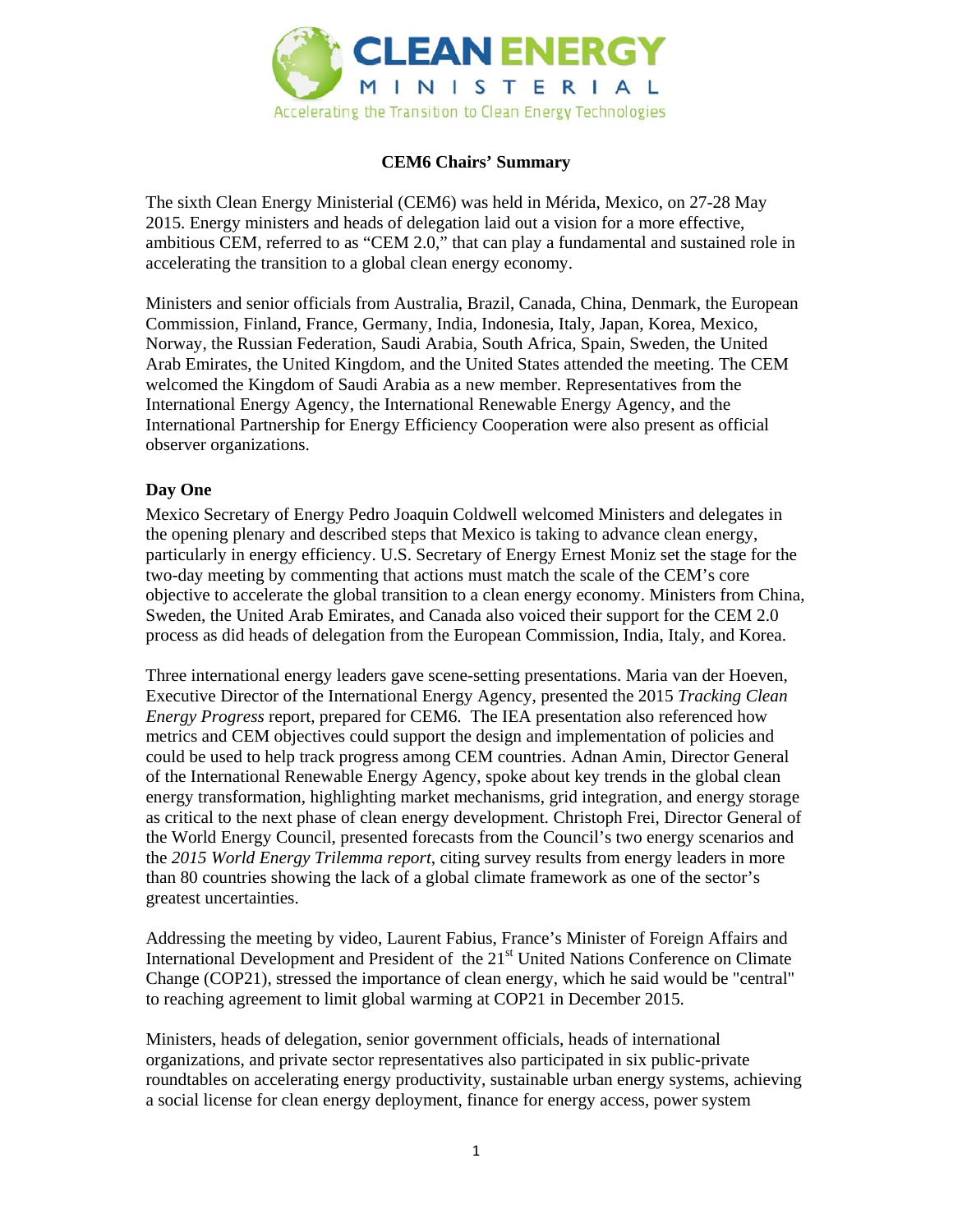transformation and utilities of the future, and public-private consortia for advanced clean energy technology research. The CEM Secretariat will produce a follow-up report on the discussions and outcomes of the roundtables in July.

Michael Liebreich, Chairman of Bloomberg New Energy Finance, spoke in plenary about clean energy investment trends around the world, highlighting the large cost reductions for renewable technologies that have occurred over the last several years. He then chaired a panel of experts on clean energy finance, consisting of Rachel Kyte, Vice President and Special Envoy for Climate Change at the World Bank; Kai Buntrock, Managing Director and CFO of Sowitec; Josué Tanaka, Managing Director at the European Bank for Reconstruction and Development; and Marshal Salant, Head of Alternative Energy Finance at Citigroup. The panelists noted that new mechanisms, both through debt and equity, have evolved to finance clean energy projects, although challenges with foreign currency and political risks remain in developing countries.

The first day of CEM6 closed with an Awards Ceremony recognizing exceptional efficiency and innovation in electric motors and smart grids. The Super-efficient Equipment and Appliance Deployment (SEAD) initiative awarded its Global Efficiency Medal for motors to Nanyang Explosion Protection Group Co. Ltd. The "Grid4EU Large-scale Demonstration of European Smart Distribution Networks" took top honors in the International Smart Grid Action Network (ISGAN) Award of Excellence, recognizing projects that exemplify the use of smart grids for integration of variable renewable energy sources. Two honorable mentions for smart grid innovation went to Ireland's Eirgrid's DS3 – Delivering a Secure, Sustainable Electricity System and to Smart Grid Station of the Korea Electric Power Corporation.

## **Day Two**

The closed door session on the second day of CEM6 began with the launching or expansion of three significant global efforts that the CEM will particularly focus on this year:

- The preliminary launch of the CEM Global Lighting Challenge established a global race to reach cumulative sales of 10 billion high-efficiency, high-quality and affordable advanced lighting products. Australia, China, France, Germany, India, Indonesia, Korea, Mexico, Russia, South Africa, Sweden, the United States, and the Directorate-General for Energy for the European Commission signed on to the Challenge at CEM6. The United Nations Environment Programme also expressed support, noting the Challenge will provide critical market pull and awareness-raising. The IEA noted it could contribute by tracking progress.
- Under the CEM Power System Challenge, Denmark, Finland, France, Germany, India, Indonesia, Japan, Korea, Mexico, Norway, South Africa, Sweden, the United Arab Emirates, the United States, and the Directorate-General for Energy for the European Commission endorsed a set of principles to help guide their countries' efforts toward the clean, reliable, resilient and affordable power systems of the future. Endorsing countries agreed to take actions, including establishing national roadmaps and strategies to increase energy efficiency while also taking advantage of smart grid technologies and renewable resources such as wind and solar power.
- Ministers also announced efforts to scale-up the Clean Energy Solutions Center, a CEM initiative that has already provided real-time, no-cost clean energy expert policy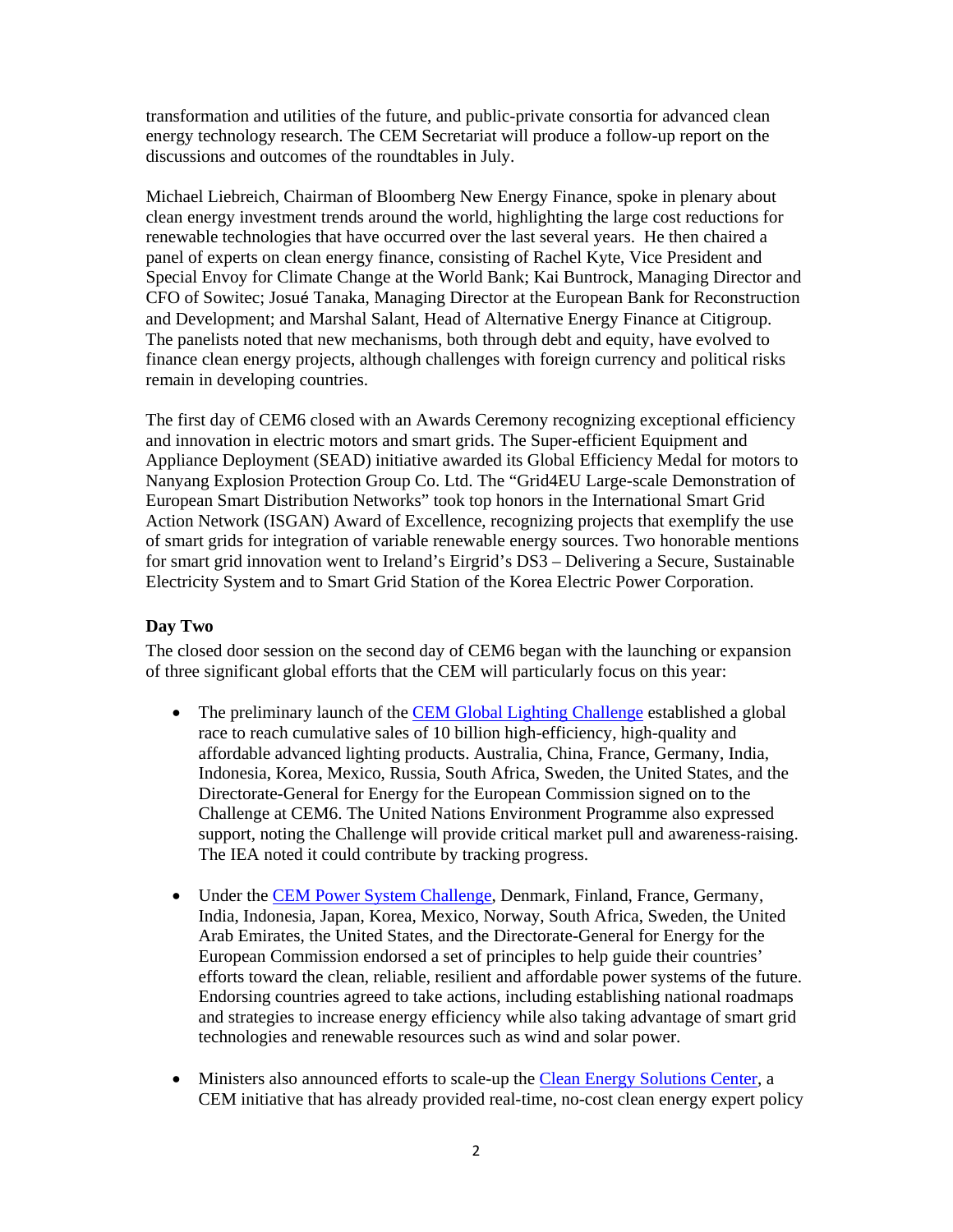assistance to more than 80 countries around the world. The scale-up includes increasing the number of global experts to help respond to significantly more requests for assistance as well as establishing a new section on Clean Energy Finance. Australia and the United States announced additional funding support. France, India, Italy, and Indonesia announced the provision of additional experts, and Canada announced its contribution of additional experts and tools to the Solutions Center.

Additional countries were encouraged to sign on to each of these efforts after the CEM6 proceedings.

Ministers and heads of delegation also discussed potential topics for special emphasis at CEM7. The United Arab Emirates opened the session by suggesting an enhanced focus on sustainable and smart cities. Russia, Mexico, the United Kingdom, Saudi Arabia, the European Commission, China, and France all came forward with positive comments about this idea. The IEA also noted that the 2016 Energy Technology Perspective will focus on cities.

The United States also suggested ideas for future emphasis, including greater support for the Clean Energy Empowerment and Education (C3E) initiative and broader adoption of the ISO 50001 energy management system standard. Mexico voiced its support for both of these ideas.

Following up on potential new work streams that were proposed at CEM5, Secretary Moniz reported that although a number of countries showed interest in energy-water issues, there was not sufficient support at present to go forward with the creation of a new CEM initiative. Korea announced that it is continuing to undertake work on its potential market access for clean energy products initiative.

In the CEM 2.0 part of the closed session, ministers and heads of delegation discussed and took decisions about several matters pertaining to scaling-up the effectiveness of the CEM. A new CEM Steering Committee was established to provide strategic guidance to CEM efforts year-round and to help prioritize efforts on areas of greatest potential impact. China, Denmark, the European Commission, France, India, Mexico, the United Arab Emirates, and the United States were announced as inaugural members.

As initial tasks, the Steering Committee will draft a non-legally binding Framework Document to establish a transparent decision-making process for the CEM, conduct due diligence on possible options for multi-lateralizing the CEM Secretariat, work with the IEA to develop possible objectives and metrics to track the progress of the CEM and its initiatives, focus on expanding communications efforts for the CEM, and develop a mechanism to further involvement of the private sector in the CEM and its initiatives. These efforts will be undertaken by the Steering Committee and its associated sub-groups (which will also be open to CEM members that are not Steering Committee Members). Ministers and heads of delegation also agreed to a review process for CEM initiatives every two years to include an independent review panel.

To close the conference, U.S. President Barack Obama announced in a video message that the United States will host CEM7 in 2016. This was followed by the announcement from China's Minister Wan Gang that China intends to host CEM8 in 2017.